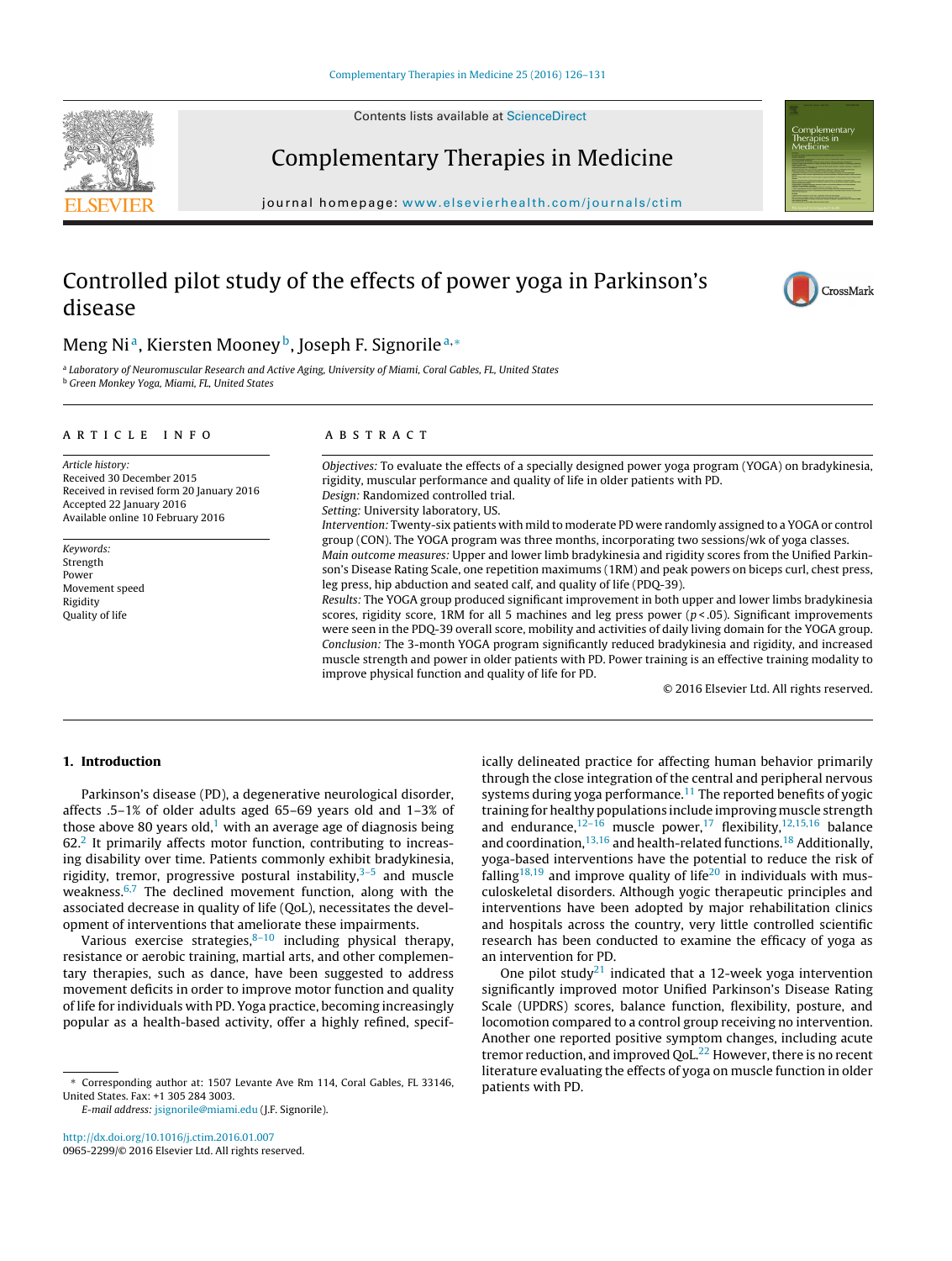The purpose of this study was to examine the effects of a highspeed power yoga program on bradykinesia, muscle function and quality of life in older persons with mild to moderate PD, and to examine the relationship of clinical measures of bradykinesia to muscle power. Our research is novel in that we structured the power yoga program, using Vinyasa style, specifically designed to target bradykinesia, by using high-speed movement, and to muscle weakness by using strengthening postures. We hypothesized that this specially designed yoga program would significantly reduce bradykinesia, muscle strength and power, and quality of life for PD.

## **2. Methods**

## 2.1. Participants

We performed a secondary analysis of results from a randomized controlled study examining the comparative impacts of power resistance training and power yoga on physical functions and quality of life in older individuals with PD over 3-month exercise interventions.[23](#page-5-0) Baseline and 3-month post-training data was used for analysis. Methods for this study were approved by the University of Miami Subcommittee for the Use and Protection of Human Subjects, and all participants signed an informed written consent.

Patients with idiopathic PD participated in this study. The inclusion criteria included: 60–90 years old, diagnosed mild to moderate PD (Hoehn & Yahr stages I–III), capable of ambulation for at least 50 feet with or without an assistive device and able to get up and down from the floor with minimal assistance, and the Folstein Mini-Mental State Examination score > 24 to ensure that participants could adequately understand the requirements during testing and training. Participants were excluded if they have PD symptoms greater than stage III symptoms on the Hoehn & Yahr Scale, have a decline in immune function such as pneumonia or systemic infection, or progressive degenerative disease besides PD; had orthopedic surgery in the past six months, and inability to make regular time commitments to the scheduled YOGA or engaging in regular practice (1–2 times weekly) of yoga within the past year.

The procedure of randomization was performed for the overall sample, using stratified randomization controlling for the Hoehn & Yahr stage employing Excel software (Microsoft Excel 2013; Microsoft Corp., Redmond, WA). Participants were assessed at the Laboratory of Neuromuscular Research and Active Aging, one hour after taking their usual PD medication ("on" state). The order of test administration was standardized among subjects and testing sessions. Pretests and post-tests were performed within a 2-week period before and after the intervention, respectively. All assessments were performed by the same testers.

#### 2.2. Intervention

#### 2.2.1. Yoga

The specially designed power yoga program (YOGA) was designed to improve movement speed, muscle strength and power specific to PD-related decrements. Power yoga is a yoga practice using Vinyasa style which incorporates vigorous, fitness-based positions.[24](#page-5-0) Based on the characteristic of Vinyasa yoga (transitions between positions), the program used fast transitions from one posture to another, $25$  thereby targeting bradykinesia and rigidity caused by PD. Additionally, strength, power, flexibility, and balance were addressed by stabilizing body extremities and strengthening core muscles through the YOGA intervention. This targeted yoga program was based on our earlier studies showing that muscle utilization patterns differed among Vinyasa yoga poses, $26,27$  and that a 12-week, 2 times/week specially designed yoga program could improve balance function in older fallers to the same degree as an established balance training program and Tai Chi.<sup>19</sup> The specially designed yoga program for PD was given as group class for 12 weeks, 2 sessions/week, 1 h/session. During the practice, participants were instructed to perform fast transition of pose sequences, with holding one position no more than 3 breathes. This program incorporated three difficulty levels, which became progressively more challenging throughout the study. During the first four weeks, the training incorporated predominantly standing poses and a floor and balance series at mild to moderate intensity. For the next four weeks, the same pattern was used; however, more advanced poses were incorporated into the training. In the remaining weeks, the program incorporated progressively more difficult poses and transitions. The program was taught by three certified yoga instructors.

#### 2.2.2. Control

For the control group (CON), participants continued receiving their usual care. And non-exercise health education classes were provided over the 12 weeks, with one class per month (totally 3 classes) on life style modification, medication, therapy and exercise, nutrition and long-term care.

## 2.3. Outcome measures

## 2.3.1. Bradykinesia

The bradykinesia score from the UPDRS motor exam was used to evaluate the effectiveness of the yoga intervention in addressing bradykinesia and improving movement speed. An upper limb bradykinesia score was derived by summing UPDRS motor exam items 23, 24 and  $25^{28}$ ; while a lower limb bradykinesia subscore was calculated by summing UPDRS motor examitems 26, 27, 29 and  $31<sup>7</sup>$  $31<sup>7</sup>$  $31<sup>7</sup>$  The test was conducted by an experienced physical therapist.

#### 2.3.2. Rigidity

Rigidity of the major joints, including neck, shoulder, elbow, wrist and knee, was measured using the item 22 from the UPDRS motor.

## 2.3.3. Strength and power

Measurements of strength and power were taken on five pneumatic resistance machines(Keiser A420, Keiser Sports Health Equipment, Fresno, CA), biceps curl, chest press, leg press, hip abduction, and seated calf. Muscle strength was measured using a one-repetition maximum (1RM). After measurement of the 1RM for each movement, power was assessed using the same pneumatic resistance machine. Peak power was assessed at seven relative intensities (30%, 40%, 50%, 60%, 70%, 80%, and 90% 1 RM) for each exercise. The testing order was randomized to reduce any fatigue or learning effects. For strength testing participants were provided a 2-min recovery between trials; while for power testing, a 1-min recovery was provided.

#### 2.3.4. Parkinson's disease questionnaire (PDQ-39)

The PDQ-39 was used to measure the QoL of the PD patients before and after training. 39 items in this questionnaire and are categorized into 8 categories: mobility (10 items), activity of daily living (ADL) (6 items), emotional well-being (6 items), stigma (4 items), social support (3 items), cognitive impairment (4 items), communication (3 items), and bodily discomfort (3 items).

## 2.4. Data analyses

Power calculations (G-power, Universitat Dusseldorf, Germany) indicated that a sample size of 14 participants per group was required to detect an effect size of Cohen's  $d = .56$  for reduction in the UPDRS motor score (5 point decrease) in the exercise groups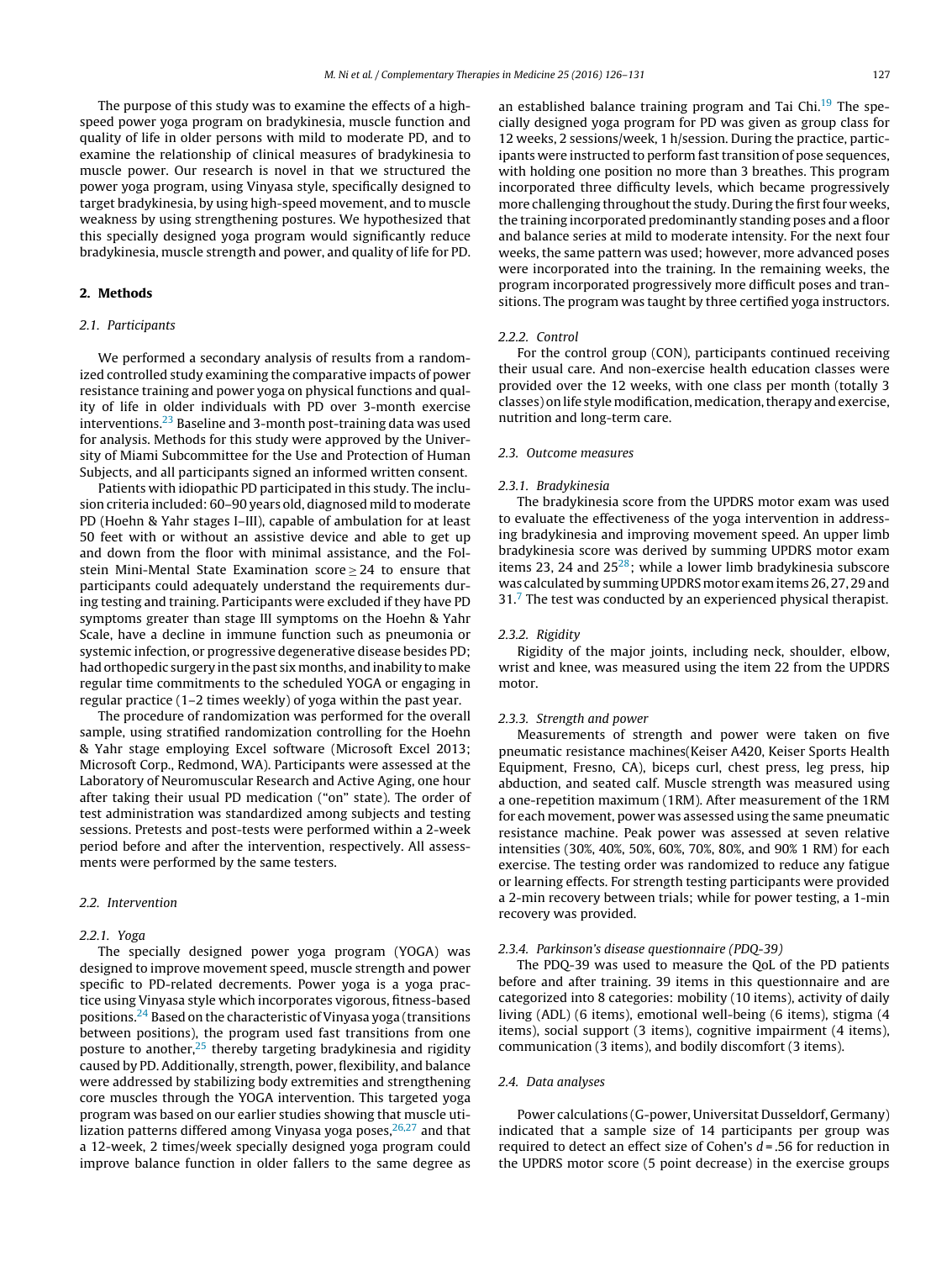<span id="page-2-0"></span>

**Fig. 1.** Study flow.

compared with the control group (power = .8, alpha = .05, correlation with covariate =  $.05$ ).<sup>[29](#page-5-0)</sup> The sample size calculation allowed a 10% drop-out rate.

All statistical analyses were performed with SPSS (Chicago, IL, Version 22). An analysis of covariance (ANCOVA) of repeated measure was used to examine time (pretest vs. post-test) and group (YOGA vs. CON) differences while using the pre-score as the covariate. Post hoc test by Bonferroni adjustment was used to detect the statistical significance of the change in outcome variables between the baseline and the 3-month training period for each group, and the group difference at each time point.

The 95% confidence intervals (95% CI) of mean differences were calculated, as were effect sizes (hedge's g) and their 95% CI using adjusted means and pooled standard deviation as standardizers to compare the magnitude of changes between YOGA and CON. The interpretation of g is similar to that of Cohen's d where .80 is considered large, .50 is considered medium, and .20 is considered small. A value of  $p = 0.05$  was established a priori for statistical significance.

## **3. Results**

## 3.1. Study flow and characteristics of participants

Twenty-seven participants were randomized into the YOGA or CON groups. Fig. 1 shows the study design and flow of participants

#### **Table 1**

Participant characteristics. Data was presented as mean (SD).

| Variable                                  | YOGA $(n = 15)$ CON $(n = 12)$ P |            |      |
|-------------------------------------------|----------------------------------|------------|------|
| Age (year)                                | 71.2(6.5)                        | 74.9(8.3)  | .25  |
| Gender (male/female)                      | 11/4                             | 6/6        | .071 |
| Height(m)                                 | 1.73(0.08)                       | 1.64(0.10) | .029 |
| Weight (kg)                               | 75.1 (11.9)                      | 71.5(13.4) | .51  |
| Disease duration $(y)$                    | 6.9(6.3)                         | 5.9(6.2)   | .71  |
| H & Y stage                               | 2.2(.7)                          | 2.1(.7)    | .67  |
| Exercise (h/week)                         | 3.6(2.8)                         | 3.3(3.2)   | .81  |
| Taking sinement as a single medication    | 5                                | 4          | .89  |
| Taking sinement with other PD medications | 10                               | 8          | .74  |

Baseline differences were analyzed using t-test for independent samples.

H & Y = Hoehn & Yahr.

Significant different from the CON group.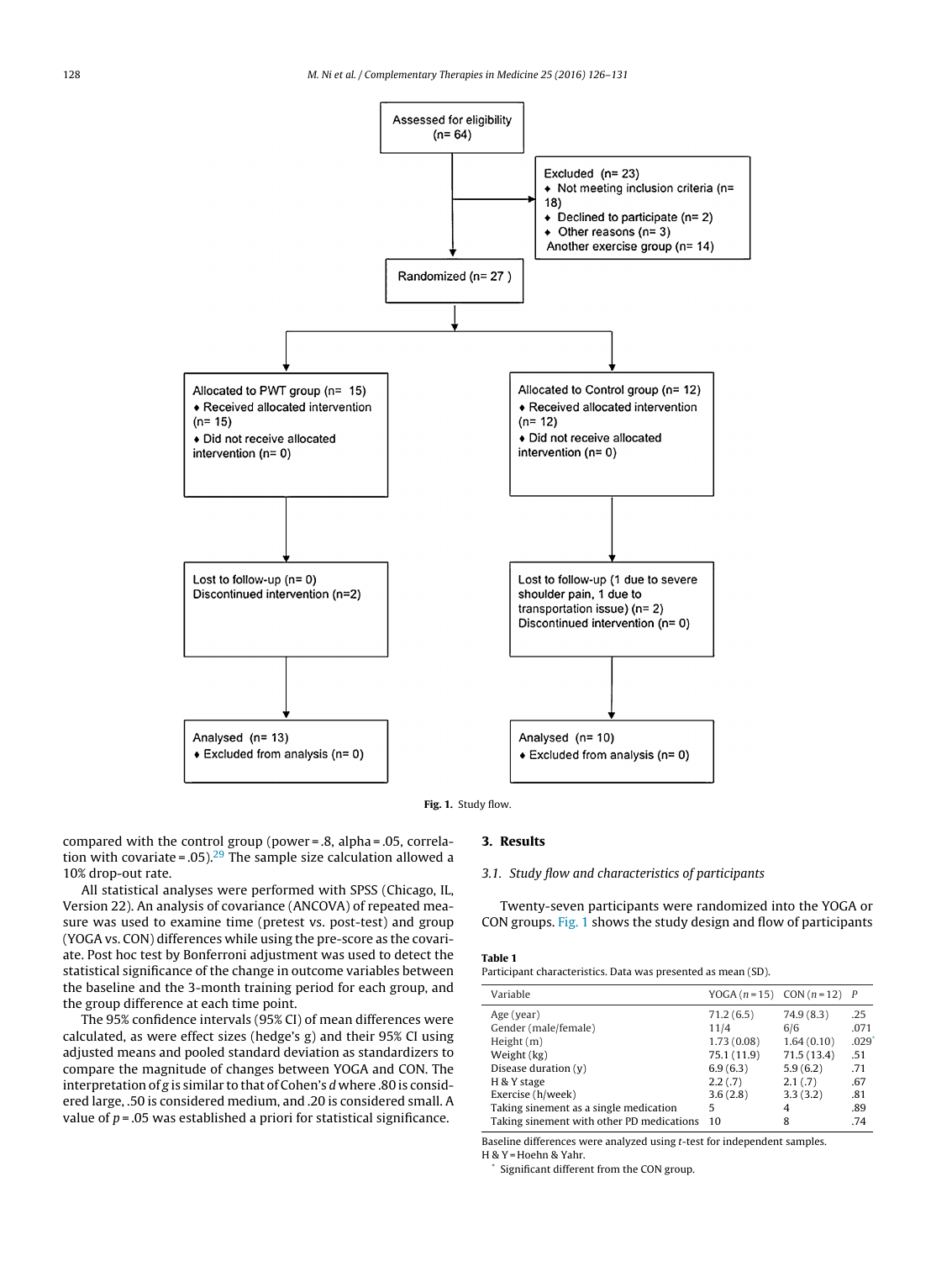#### <span id="page-3-0"></span>**Table 2**

Baseline, changes, treatment effects and effect sizes of bradykinesia score, muscle strength and power.

|                                             | Pre-test                  |                         | Changes at post-test                 |                              | Treatment effect        | Effect size         | P                   |
|---------------------------------------------|---------------------------|-------------------------|--------------------------------------|------------------------------|-------------------------|---------------------|---------------------|
|                                             | $YOGA (N=13)$<br>mean(SD) | $CON(N=10)$<br>mean(SD) | $YOGA (N=13)$<br>mean (95% CI)       | $CON(N=10)$<br>mean (95% CI) | Mean (95% CI)           | $g(95\% CI)$        | Adjusted            |
| Bradykinesia (range, 0-20) <sup>a</sup>     |                           |                         |                                      |                              |                         |                     |                     |
| Upper limb                                  | 9.2(2.5)                  | 9.0(1.6)                | $-4.5(-5.4, -3.6)$                   | .4(0.04, .8)                 | $-5.0$ ( $-6.1, -3.9$ ) | $-1.75(-2.69,-.81)$ | .000 <sup>°</sup>   |
| Lower limb                                  | 6.5(2.1)                  | 6.9(2.5)                | $-2.5$ ( $-3.6, -1.4$ ) <sup>*</sup> | $.3(-.9, 1.5)$               | $-2.9(-4.4,-1.4)$       | $-1.11(-1.97,-.25)$ | $.000*$             |
| Rigidity<br>(range, $0 - 36$ ) <sup>a</sup> | 7.2(6.1)                  | 9.4(2.1)                | $-2.6(-3.7, -1.6)$                   | $.7(-.6, 2.0)$               | $-3.3(1.6, 5.0)$        | $-.64 (-.18, 1.46)$ | .001                |
| Strength (kg)                               |                           |                         |                                      |                              |                         |                     |                     |
| Biceps curl                                 | 12.8(7.0)                 | 7.7(5.7)                | 2.2(.1, 4.3)                         | $-.5(-1.0, -.04)$            | 2.7(0.1, 5.3)           | $.52(-.29, 1.33)$   | $.036$ <sup>*</sup> |
| Chest press                                 | 23.2(11.6)                | 18.8(16.3)              | $2.2(.5, 3.9)^{*}$                   | $-.3(-1.3, .7)$              | 2.5(0.4, 4.6)           | $.16(-63, .96)$     | $.023$ <sup>*</sup> |
| Leg press                                   | 110.0(43.1)               | 114.2 (77.6)            | 21.3(9.5, 33.1)                      | $1.4(-6.3, 9.0)$             | 23.2 (11.1, 35.3)       | $.35(-.45, 1.15)$   | $.001$ <sup>*</sup> |
| Hip abduction                               | 34.3 (12.4)               | 31.9(15.4)              | $5.7(2.5, 8.9)^{\circ}$              | $.3(-1.1, 1.7)$              | $5.4$ (.2, 10.6)        | $.55 - .27, 1.36$   | $.042$ <sup>*</sup> |
| Seated calf                                 | 87.8 (29.1)               | 89.5 (36.7)             | 36.5(26.7, 46.3)                     | $2.6(-3.2, 8.3)$             | 33.9 (18.4, 49.4)       | $.80(-.03, 1.63)$   | $.000*$             |
| Power (Watts)                               |                           |                         |                                      |                              |                         |                     |                     |
| Biceps curl                                 | 90.9(47.8)                | 50.2(36.2)              | $5.2(-10.7, 21.0)$                   | $-2.6(-9.3, 4.1)$            | $7.8(-27.1, 11.5)$      | $.30(-.50, 1.10)$   | .408                |
| Chest press                                 | 194.4 (83.7)              | 162.7 (117.8)           | $11.2(-6.4, 28.7)$                   | $-7.4(-19.4, 4.5)$           | $18.6(-8.4, 45.6)$      | $.21(-.59, 1.01)$   | .164                |
| Leg press                                   | 467.7 (199.6)             | 495.8 (195.5)           | 128.7 (73.3, 184.0)*                 | $-8.5$ ( $-32.6$ , 15.3)     | 134.2 (44.5, 223.9)     | $.69(-.13, 1.52)$   | $.005$ <sup>*</sup> |
| Hip abduction                               | 103.4(35.1)               | 103.5(57.1)             | $8.0(-5.6, 21.6)$                    | $-2.3$ ( $-9.0, 4.5$ )       | $10.2(-11.9, 32.4)$     | $.26(-.54, 1.06)$   | .162                |
| Seated calf                                 | 185.3 (44.2)              | 202.4 (69.9)            | $10.0(-18.0, 37.9)$                  | $7.0(-6.8, 20.8)$            | $3.0(-41.2, 47.1)$      | $.19(-.61, .99)$    | .890                |

Treatment effect = group difference in the changes at post-test.

<sup>a</sup> High score reflects poor performance.

 $P < 0.05$ , are adjusted for baseline values based on ANCOVA.

#### **Table 3**

PDQ-39. High score reflects poor performance.

|                          | Pretest                   |                         | Changes at the post-test                  |                                         | Treatment effects    | Effect sizes         | D        |
|--------------------------|---------------------------|-------------------------|-------------------------------------------|-----------------------------------------|----------------------|----------------------|----------|
|                          | YOGA $(n=13)$<br>mean(SD) | $CON(n=10)$<br>mean(SD) | YOGA $(n=13)$<br>mean $(95\% \text{ CI})$ | $CON(n=10)$<br>mean $(95\% \text{ CI})$ | Mean (95% CI)        | $g(95\% \text{ CI})$ | Adjusted |
| Mobility (10)            | 14.5(10.2)                | 15.9(9.9)               | $-5.6$ ( $-10.0, -1.2$ ) <sup>*</sup>     | $1.1(-3.0, 5.1)$                        | $-6.7(-12.5,-.9)$    | $-.82(-1.65, .01)$   | .025     |
| ADL(6)                   | 6.8(6.4)                  | 4.2(3.1)                | $-1.4(-3.5, .7)$                          | 1.2(.3, 2.1)                            | $-2.6(-5.0, -0.2)$   | $-.46(-1.27, .34)$   | .035     |
| Emotional well-being (6) | 5.7(5.5)                  | 3.0(2.8)                | $-1.2(-3.2, .9)$                          | $.6(-.7, 1.8)$                          | $-1.8(-4.3, .8)$     | $-.43(-1.23, .38)$   | .162     |
| Stigma $(4)$             | 3.9(4.1)                  | 2.0(2.4)                | $-1.3(-2.9, .2)$                          | $.5(-3, 1.3)$                           | $-1.8(-3.6, .02)$    | $-.57(-1.38, .24)$   | .052     |
| Social support (3)       | .9(2.2)                   | 1.3(6)                  | $.1(-.8, .9)$                             | $.1(-.9, .9)$                           | $-.5(-1.8, .7)$      | $.00(-.80, .80)$     | .385     |
| Cognitive impairment (4) | 4.5(3.1)                  | 3.8(2.6)                | $-.5(-1.3, .4)$                           | $.1(-.9, 1.0)$                          | $-.5(-1.7, .7)$      | $-.18(-.98, .62)$    | .431     |
| Communication (3)        | 3.7(3.1)                  | 1.7(2.0)                | $-1.0$ (-2.2, .2)                         | $-.1(-1.2, 1.0)$                        | $-.9(-2.5,.7)$       | $-.35(-1.15, .46)$   | .257     |
| Bodily discomfort (3)    | 4.2(2.2)                  | 4.5(2.7)                | $-.7(-2.2, .8)$                           | $.7(-.7, 2.1)$                          | $-1.4(-3.4, .6)$     | $-.46(-1.27, .34)$   | .161     |
| Sum                      | 44.2 (32.5)               | 34.2(16.9)              | $-11.5$ ( $-22.7, -0.4$ ) <sup>*</sup>    | $5.2(-1.3, 11.7)$                       | $-16.7(-29.1, -4.4)$ | $-.70(-1.52, .013)$  | .016     |

 $*$   $P$  < .05, are adjusted for baseline values based on ANCOVA.

through the study. The characteristics of the participants are pre-sented in [Table](#page-2-0) 1. No participants have changed their PD medication during the 3-month training period. As can be seen in [Fig.](#page-2-0) 1, there were no adverse events related to the yoga program that caused individuals to stop training. The YOGA intervention was well tolerated by our participants with high attendance rate. Thirteen of 15 patients completed the YOGA program and the average number of sessions attended by each group was  $22.08 \pm 1.2$  (total: 24 sessions) for YOGA.

#### 3.2. Effect of intervention

#### 3.2.1. Bradykinesia

The values from pre-test, changes in the post-test and the treatment effect are presented in Table 2. The YOGA group generated a significant decrease in the upper (4.5 points) and lower limb (2.5 points) bradykinesia score, and large effect size compared to the CON group (upper limb:  $g = -1.75$ ; lower limb:  $g = -1.11$ ,  $p < .001$ ).

## 3.2.2. Rigidity

The YOGA group generated a significant 2.6 point decrease in overall rigidity score, and large effect size compared to the CON group  $(g = -.64, p = .001)$  (see Table 2).

## 3.2.3. Muscle strength and power

For muscle strength, the YOGA group produced significant improvements for all five testing machines following training ( $p$  < .05). Significant differences were also seen between groups for changes across the training period with large effect sizes seen for seated calf ( $g = .80$ ,  $p < .001$ ), moderate effect sizes seen for the biceps curl (g = .52, p = .036) and hip abduction (g = .55, p = .042), and small effect sizes for the chest press ( $g = .16$ ,  $p = .023$ ) and leg press  $(g = .35, p = .001)$ .

For muscle power, significantly higher value was only seen on the leg press machine for the YOGA group after training  $(p < .05)$ , with a moderate effect sizes ( $g = .69$ ,  $p = .005$ ) compared to the CON group (Table 2).

#### 3.2.3. PDQ-39

For the PDQ-39 (Table 3), the YOGA group produced significantly better scores in the mobility domain and sum score for the posttest compared to the pretest, also significant differences were seen in the mobility (g = −.82, p = .025), ADL (g = −.46, p = .035) domain, and the sum score  $(g = -.70, p = .016)$  between the YOGA and CON groups after training.

#### **4. Discussion**

This is the first randomized controlled study to investigate the impact of Power (Vinyasa) yoga practice on movement speed, joint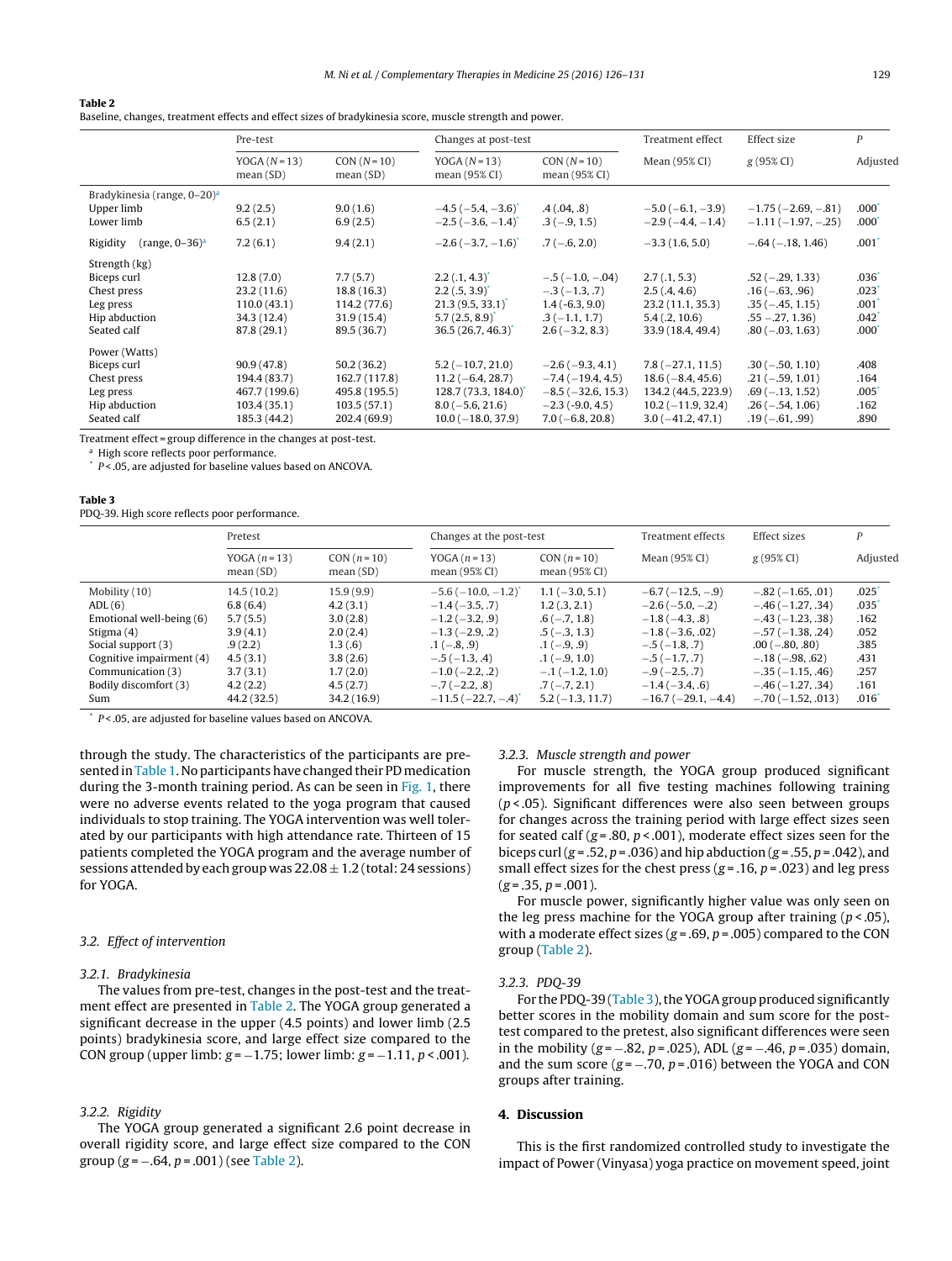<span id="page-4-0"></span>rigidity, muscle function and quality of life in older individuals with PD. The main findings of this study were the 3-month specially designed yoga program significantly reduced limb bradykinesia and joint rigidity score, increased muscular strength and power, and improved quality of life.

The results of this 12-week controlled study suggest that YOGA applied twice per week can significantly reduce Parkinsonian symptom as measured by the UPDRS motor symptoms, bradykinesia and rigidity. Vinyasa yoga incorporates several aspects of movement that may be especially beneficial for older adults with PD, such as the movement initiation, moving at different speeds, static and dynamic balance, and flexibility. For instance, the upper and lower limb bradykinesia score decreased by 4.5 and 2.5 respectively, and the rigidity score decreased by 2.6. Although the mechanisms for improvement with yoga have not been examined yet, it is reasonable to postulate that yoga exercise may mediate the function of basal ganglia. Since both bradykinesia and rigidity are considered a deficiency in nigrostriatal dopamine,  $30\ \text{yoga}$  $30\ \text{yoga}$  may facilitate the activity of dopaminergic neurons, thereby reducing bradykinesia and rigidity.

#### 4.1. Effect of training on muscle strength and power

YOGA group also showed improved upper body (biceps curls = 16%, chest press = 10%) and lower body strength (leg press = 19%, hip abduction = 23%, seated calf = 38%) across the training period. It is likely that YOGA intervention has provided a volume of overloads for the lower body muscles due to the predominance of standing positions and particular use of the lower body musculature during most transitions. For instance, the poses requiring static or dynamic balance may enhance ankle and hip strategies,  $31$ and subsequently strengthening lower limb muscles. Meanwhile, poses with upper body weight-bearing were used during yoga class, thus may induce increased upper body strength. However, for the muscle power, the improvement only limited to the leg press test. Although poses engaged dynamic transition, the training intensity may have been not sufficient to induce significant improvement in muscle power. Nevertheless, YOGA program can be considered effective at increasing leg extension power, which can improve mobility,  $32$  preserve independence  $33$  and reduce fall risks,  $34$  as leg power is a strong predictor of physical performance<sup>35</sup> and functional status $36$  in older persons.

#### 4.2. Effect of training on quality of life

Exercise has been found to improve health related quality of life in people with PD. $10$  However, whether the improvement in PD symptoms, muscle strength and power could be transferrable to functional improvement is questionable. In the current study, the YOGA group reported significant improvements in the physical subsections (mobility, ADL) as measured by the PDQ-39 over the 3-month training ([Table](#page-3-0) 3), where the majority of participants reported reduced perceived difficulty in "walk in half a mile" and "getting around the house and in public". Participants showed significantly increased leg muscle strength and power after yoga intervention, thus may result in improved gait function. These findings are consistent with previous studies that reportimprovements in the similar QoL outcomes using other exercise modes. $37,38$  Moreover, it is likely that our yoga program could diminish the fear of falling, as evidenced by most of the participants indicating reduced level of "feeling frightened or worried about falling over in public", and it may also result from increased leg power, as leg power is a measure of the efficacy of interventions on neuromuscular capacity as it relates to fall risk. $39$  Furthermore, the PDQ-39 questionnaire is sensitive to changes that specific to patients' daily life $40$ ; the improvement in the perceived level of mobility and ADL domain

suggest a reasonable response and the changes are consistent with patients' retrospective judgment of changes.<sup>40</sup> However, no significant time or group difference was detected in other domains. It may be due to high level of performance reflected by that the participants' self-reported score for other domains at the baseline was not as high as that of the mobility or ADL domain. The ceiling effect would limit the magnitude of the changes in scores. Also, the YOGA program primarily focused on improving physical functions, which were mainly reflected by questions from the mobility and ADL domains. In addition, although the 3-month training induced significant improvement in physical subsections, whether the longterm effect of the YOGA program may affect other psychological sections, such as emotional well-being and cognitive impairment, needs further investigation.

#### 4.3. Limitations

First, the sample was small and this likely affected the interpretation of the effect size. Second, it was not tester-blind and this may have affected testers' evaluations. Third, the short training duration used in this study may not sufficient to induce improvement in upper body strength. Further investigation with longer training period is recommended. Finally, all training and testing sessions were given under "on" state, future studies are needed to examine and compare the training effect of yoga intervention for patients in their "off" state.

### **5. Conclusion**

Three months of our specially-designed Power (Vinyasa) yoga program were able to reduce limb bradykinesia and joint rigidity, increase muscle strength and power, and improve self-reported quality of life in Hoehn & Yahr stage I–III PD patients. The YOGA program proved to be well-tolerated by patients and resulted in an exceptional level of exercise adherence. The YOGA program should be considered be viable interventions to increase function in patients with PD either alone, in concert, or as components of a planned exercise program designed to translate improvements in physical function into improvements in daily performance, increases in quality of life and self-efficacy.

## **Funding**

None.

#### **Acknowledgements**

The authors would like to thank Dr. James Moore for the contribution to the testing reliability, also thank Michelle Potiaumpai for the contribution to the testings, and Green Monkey Yoga Studio for the contribution to the interventions.

#### **Appendix A. Supplementary data**

Supplementary data associated with this article can be found, in the online version, at [http://dx.doi.org/10.1016/j.ctim.2016.01.](http://dx.doi.org/10.1016/j.ctim.2016.01.007) [007.](http://dx.doi.org/10.1016/j.ctim.2016.01.007)

## **References**

- 1. [Guttmacher](http://refhub.elsevier.com/S0965-2299(16)30007-3/sbref0005) [AAE.](http://refhub.elsevier.com/S0965-2299(16)30007-3/sbref0005) [Alzheimer's](http://refhub.elsevier.com/S0965-2299(16)30007-3/sbref0005) [disease](http://refhub.elsevier.com/S0965-2299(16)30007-3/sbref0005) [and](http://refhub.elsevier.com/S0965-2299(16)30007-3/sbref0005) [Parkinson's](http://refhub.elsevier.com/S0965-2299(16)30007-3/sbref0005) [disease.](http://refhub.elsevier.com/S0965-2299(16)30007-3/sbref0005) [N](http://refhub.elsevier.com/S0965-2299(16)30007-3/sbref0005) [Engl](http://refhub.elsevier.com/S0965-2299(16)30007-3/sbref0005) [J](http://refhub.elsevier.com/S0965-2299(16)30007-3/sbref0005) [Med](http://refhub.elsevier.com/S0965-2299(16)30007-3/sbref0005)[.](http://refhub.elsevier.com/S0965-2299(16)30007-3/sbref0005) [2003;348\(14\):1356–1364.](http://refhub.elsevier.com/S0965-2299(16)30007-3/sbref0005)
- 2. Young-onset Parkinson's [homepage on the Internet]. Available from: [http://](http://www.parkinson.org/understanding-parkinsons/what-is-parkinsons/young-onset-parkinsons) [www.parkinson.org/understanding-parkinsons/what-is-parkinsons/young](http://www.parkinson.org/understanding-parkinsons/what-is-parkinsons/young-onset-parkinsons)[onset-parkinsons](http://www.parkinson.org/understanding-parkinsons/what-is-parkinsons/young-onset-parkinsons), 2016.